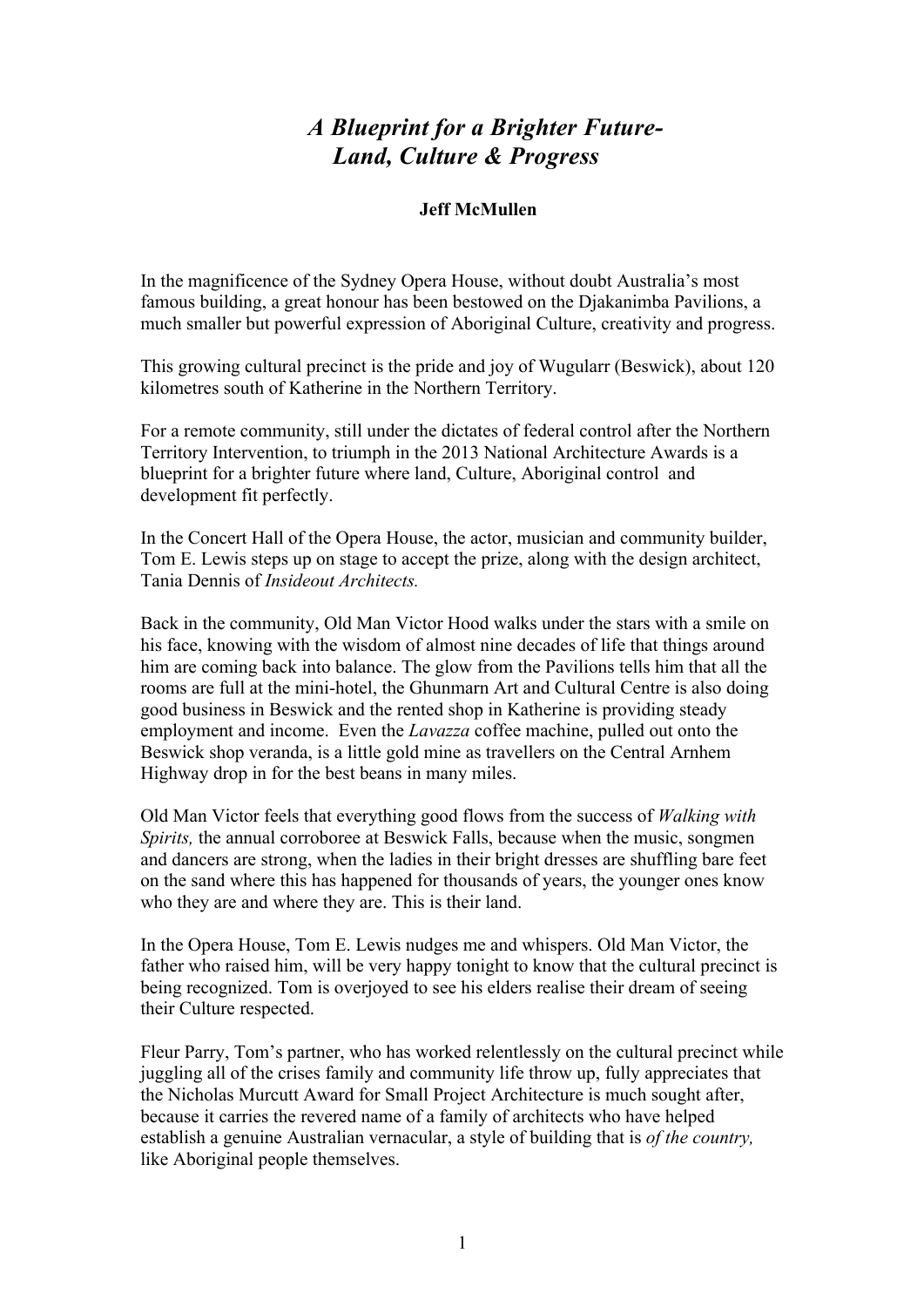The judges in the 2013 National Architecture Awards eloquently note that the Djakanimba Pavilions have an "*elegance, a refinement derived from being exactly fit for purpose on minimal means…elevated on stilts above the flood plain…creating a delightful string of indoor and outdoor spaces hovering in the scrub*."

While the whole of Australia goes through a new debate about how to meet the growing crisis because of the shortage of affordable housing and accommodation, especially for young people and families under thirty years of age, there are lessons to be learned from this Aboriginal enterprise.

Community infrastructure, communally owned and managed, can provide the core local business to build the wellbeing of everyone who lives here. Rather than forcing remote communities to sign 99-year leases, essentially handing over control for more than three generations, a sustainable future is more likely to be based on good investment in locally controlled enterprise. Why should Aboriginal people sell off their community control when they have the clearest idea of what the future should look like?

Wugularr's Pavilions are designed to provide working space and flexible accommodation as this remote community transforms itself through eco and cultural tourism. Their progress so far is based on sharing their knowledge and creativity with tourists and visitors who can contribute to the ongoing development of better housing, sustainable agriculture and improved nutrition and health.

The mainly steel buildings of the Pavilions reflect the character of Wugularr, resilient, unpretentious and durable, even in a harsh climate. Through the clever use of sliding walls and fold-up beds, the Pavilions can be a space for temporary community exhibitions, education, training and small performances.

The precinct is surrounded by a softly landscaped bush garden and it melts into the land. The verandas and railings are decorated with Aboriginal designs of local plants and animals. The high walls of well ventilated rooms with shutters and wide doors display some of the brilliant painting and silk-screen prints produced by the talented Beswick mob.

This kind of shelter becomes *part of country* rather than the oppressive sweatboxes flung up by the alliance contractors now swallowing millions of dollars under the federal government's lagging program for new housing construction.

In the next stage of Wugularr's cultural precinct, there will be a commercial café providing healthy and delicious food to visitors and the community year round. Additional space will allow more local people to be trained for the growing employment and the number of guests will multiply rapidly as the Cultural Tourism becomes a sustainable local economy.

Old Man Victor is right, of course. None of this would exist but for the foundations laid when the community came together and formed the Djilpin Arts Aboriginal Corporation.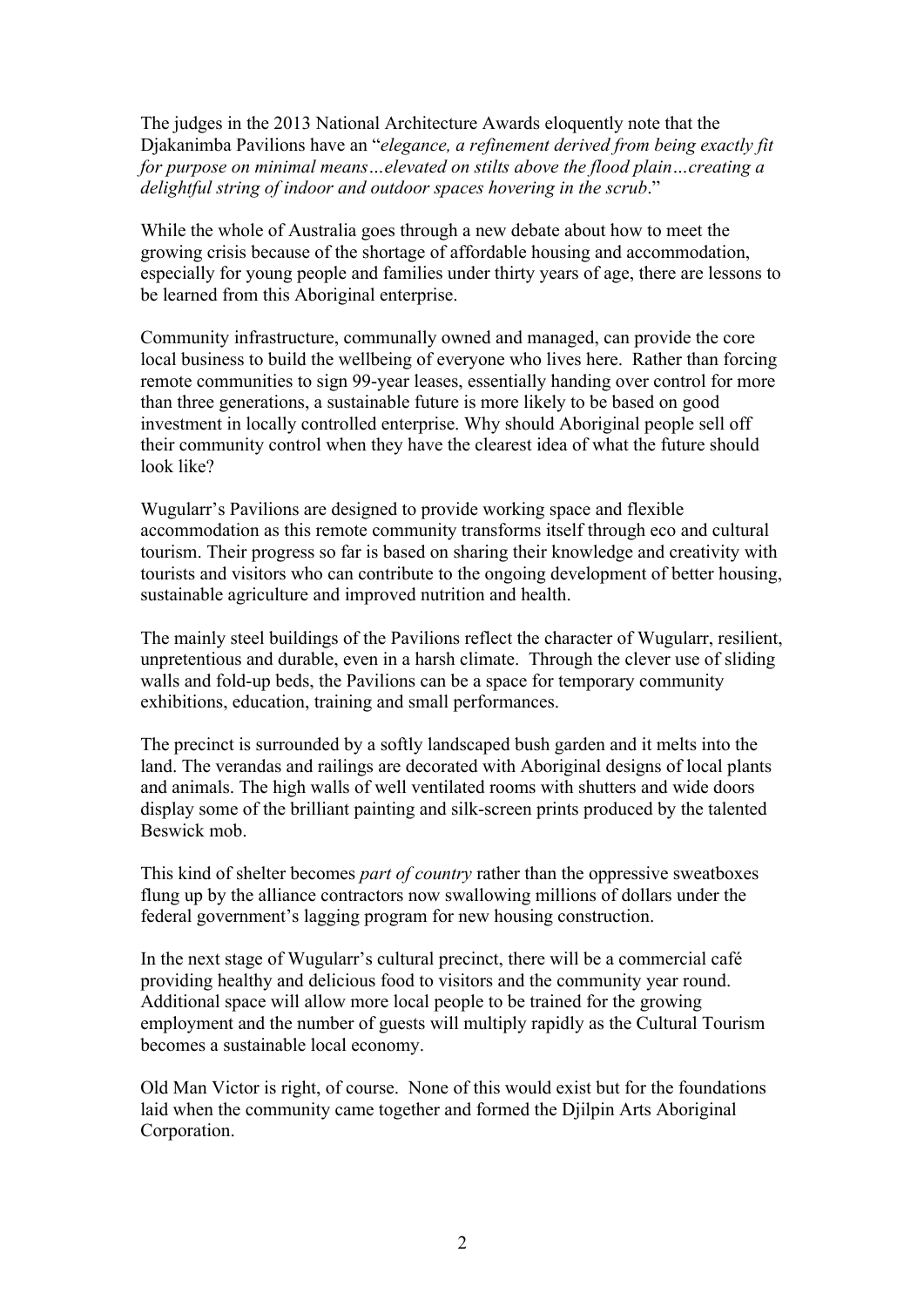Here is a plan for genuine success. Aboriginal people control and manage the local enterprise. The land is leased to the members of the community by the Northern Lands Council for ten years. Aboriginal people always make the key decisions and choose their business partners…rather than the other way around.

The first small steps were taken back in 2002 when the *Walking with Spirits* Festival, a striking mix of music, dance and theatre out under the stars by a waterfall, began to attract hundreds of visitors from around the world to this small community

Victor Hood and Tom Lewis asked me to be Patron of the Festival and so I invited Ian Thorpe, other friends and families to become involved in rebuilding a collapsed tin shed known as the red barn. This became the Ghunmarn Cultural Centre where young people can be trained in the arts, music, filmmaking and storytelling. Later Djilpin Arts rented a gallery in Katherine to extend the ability of the remote community to sell directly to the public and keep money flowing to its artists.

As well as Ian Thorpe's Fountain for Youth, Caritas Australia has invested time, money and committed human support for Wugularr's cultural and educational progress. Djilpin Arts also has made partners at different times with the Australia Council, Fred Hollows Foundation and both the Federal and Territory Governments, showing that it is possible to get everyone onto the same page, with the right respect and spirit.

The 2013 National Architecture award to the Djakanimba Pavilions points to the enormous future potential of other local Indigenous economies, small businesses and clever partnerships, that can offer a much brighter future.

 [Jeff McMullen, a regular columnist for THE TRACKER is Honorary CEO of Ian Thorpe's Fountain for Youth]

*.*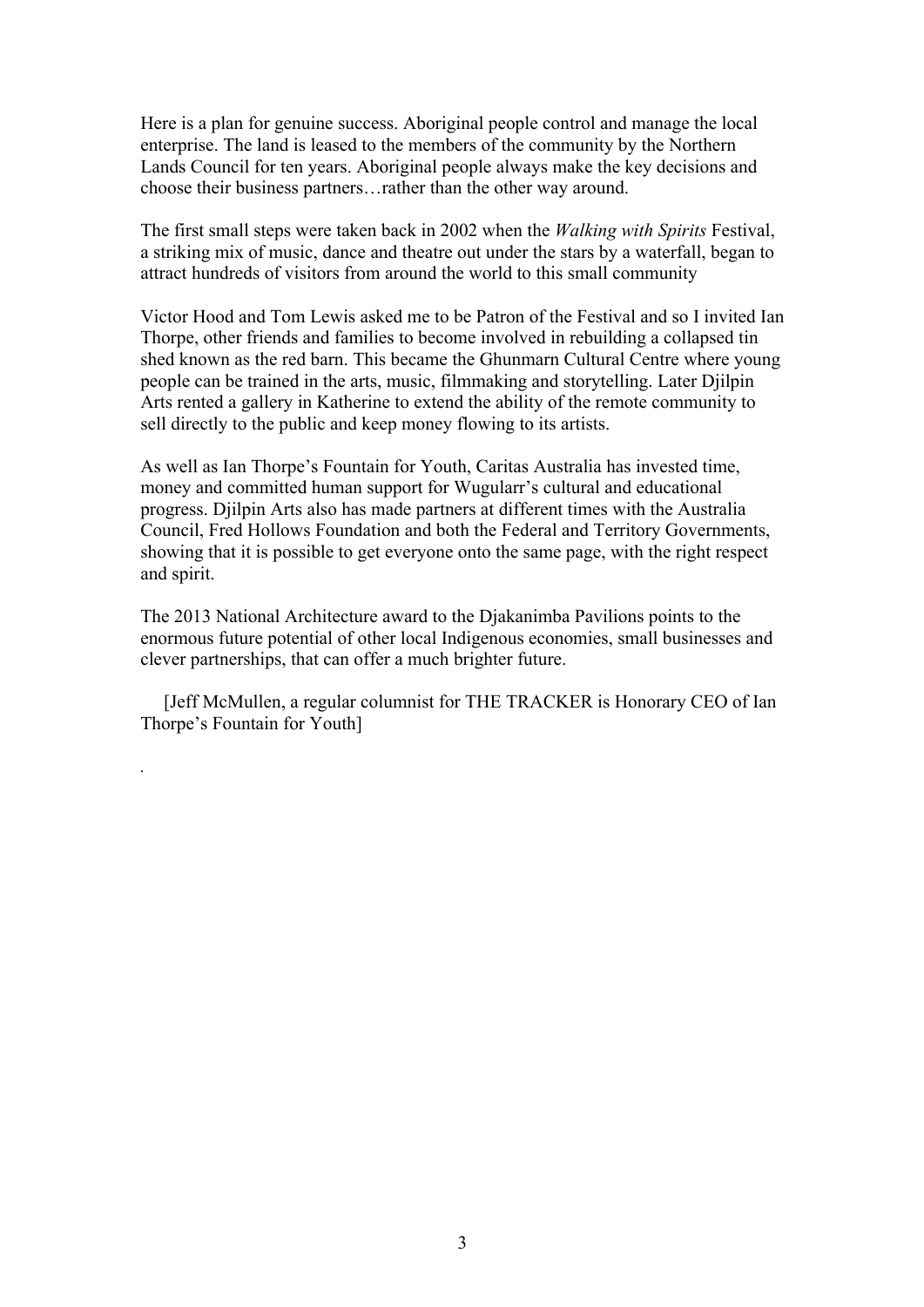

 *Djakanimba Pavilions at Wugularr (Beswick) NT.*



 *Cross ventilation, strong, clean and flexible rooms*